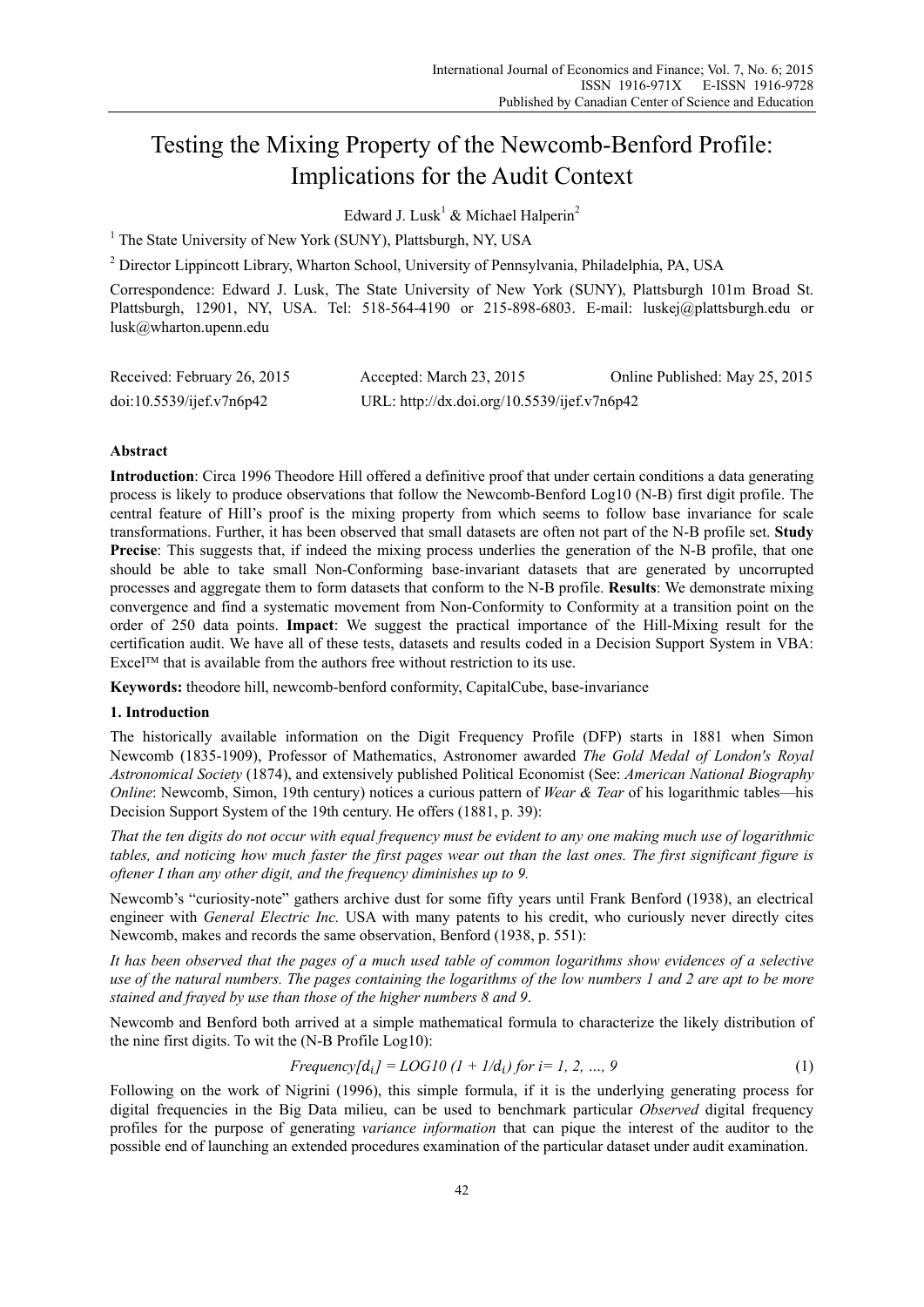The important questions begged by the "non-intuitive" observation of Newcomb and Benford are:

# *Why should EQ(1) work as a general DFP-generating process estimator? And under what conditions can an auditor reasonably expect to use EQ(1) as a profiling-screen for selecting accounts for possible extended procedures investigation?*

The first research to address the theoretic underpinning of the Log10 formula (EQ1), as a reasonable and appropriate surrogate for un-perturbed data generating processes only starts to appear some 25 years after Benford's paper. In the 1960s, various aspects of the theoretical context of the Newcomb-Benford curiosity are offered by: Pinkham (1961), Adhikari and Sarkar (1968), Duncan (1969), and Raimi (1969). However, Hill (1995 a, b, 1996) is usually credited with providing the conclusive theoretical support for the *Why* and *Conditional* questions posed above. *En bref*, Hill (1998) and Fewster (2009), show by convincing argumentation and illustration respectively that: *Where there are datasets formed from (i) many differentiable sources, or (ii) a kernel data-generating process with many reasonably "orthogonal" variations that data generated subject to these idiosyncratic conditions/constraints seems to follow the first digital pattern sketched out by the Log10 formula*. We shall term this as *Hill-Mixing*. Additionally, Hill (1995b) shows that *Mixing* generates datasets that have the base-invariance property. Finally, Nigrini and Mittermaier (1997) and Durtschi, Hillison and Pacini (2004) observe that small datasets are usually not found to *Conform* to the N-B first digit profile. These three results/observations: (i) Hill-Mixing, (ii) Base-Invariance, (iii) Inherent small sample size *Non-Conformity* form the contextual basis for our research, the objectives of which are to:

- 1) Investigate the *implication* of these three facets of the Newcomb-Benford Profile that: *There should be a systematic transition from Non-Conformity to Conformity as one moves from Small Base-Invariant datasets to their aggregation*. This will be validation testing of the Hill-Mixing logic.
- 2) Find, for our test data, the *Point of the Conformity transition*, and
- 3) Discuss the *implications* of this *Conformity* Transition point for the *Auditor executing a PCAOB certification audit*.

Consider now the following three elements of this research investigation that are needed to effect this Hill-Mixing testing:

- 1) An alternative to the Newcomb-Benford Profile: Log10 Profile that will facilitate profile-testing of dataset *Conformity*.
- 2) Datasets of financial information that are likely to be from un-perturbed or non-corrupted data generating processes. In this regard, we downloaded four datasets of firms the data of which was subjected to a PCAOB audit; therefore, this data that was accepted by the SEC as free from material reporting error.
- 3) Two additional *Non-Conformity* & *Conformity* testing protocols measures that have been reported in the literature. These will be used as a robustness check on the *Conformity* Transition Point where the Small *Non-Conforming* datasets transition to *Conforming* datasets.

## **2. An Alternative to the Newcomb-Benford Profile: Log10 Profile**

Remarkable thought it is, we will need a protocol to make the decision if the first digit profile is likely to be generated from a process that conforms to the N-B profile, because neither Newcomb nor Benford suggested a testing protocol for deciding **if a particular dataset is** *Conforming* **or** *Non-Conforming* **in nature**. In this regard, recent research of Lusk and Halperin (2014a) has offered an alternative benchmark to the Log10 model which is (i) related to the Log10 model, and (ii) based in the empirical realizations collected by Benford (1938, Table 1, p. 553). Lusk and Halperin (2014a) report that the mean frequency profile reported by Benford should be refined. They offer:

*"Benford reports a curious measure: In Table 1, p. 553 we find the Average (Arithmetic Mean) for the 20 point measures for the first digit set. To produce this measure, he took the simple average of the point frequency measures as reported in Table 1. Actually, this has no useful statistical meaning. The correct frequency average is the number of digits in a particular first digital Bin as a ratio to the sample total of 20,229. For example, in Table 1, p.553 Benford has the frequency proportion average for "1" as: 30.6%. However, the correct frequency percentage is the unit-vector product of the 20 frequencies with the respective sample sizes for the first digit. This develops for the 20,229 observations that 5,849.295 were "1s" and the proper ratio is 5,849.295/20,229 = 28.9%."* 

This suggests that for the Newcomb-Benford profile one could use the N-B Log10 generating function or could use the Lusk and Halperin (2014a) corrected means for the 20 samples that Benford reports. These two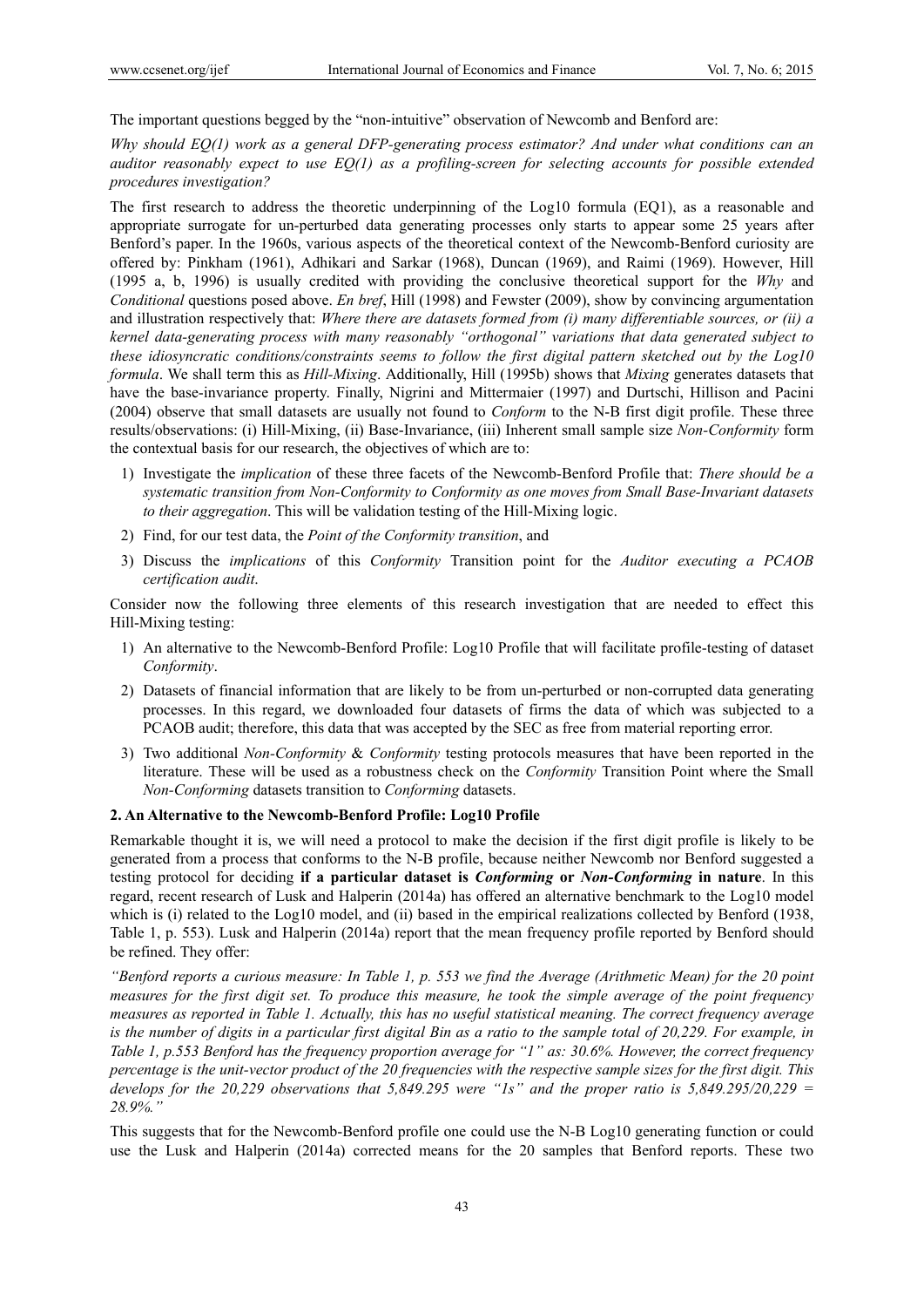alternatives are presented in Table 1 following:

| <b>First Digit Array</b> | <b>Corrected Means of Benford Datasets</b> | $N-B Log10$ | Difference (ColB less ColC) |
|--------------------------|--------------------------------------------|-------------|-----------------------------|
| Digit 1                  | 0.28919                                    | 0.30103     | $-0.01184$                  |
| Digit 2                  | 0.19462                                    | 0.17609     | 0.018530                    |
| Digit 3                  | 0.12665                                    | 0.12494     | 0.001710                    |
| Digit 4                  | 0.09061                                    | 0.09691     | $-0.00630$                  |
| Digit 5                  | 0.07544                                    | 0.07918     | $-0.00374$                  |
| Digit 6                  | 0.06431                                    | 0.06695     | $-0.00264$                  |
| Digit 7                  | 0.05408                                    | 0.05799     | $-0.00391$                  |
| Digit 8                  | 0.05487                                    | 0.05115     | 0.00372                     |
| Digit 9                  | 0.05052                                    | 0.04576     | 0.00476                     |

Table 1. The Benford practical profile (BPP) and the N-B log10 profiles

Source: Lusk and Halperin (2014a).

These two benchmarks are effectively the same as a perusal of the differences reported in Col4 supports. However, the corrected means of the BPP are most relevant to forming a testing interval as they are not point realizations but rather empirical observations and so will have a reliable measure of variation. Lusk & Halperin (2014a) use this empirical variation to form a *screening interval* as presented in Table 2:

|                          | <b>Corrected Means of Benford</b> | <b>Lower Benford Screening</b> | <b>Upper Benford Screening</b><br><b>Window (BSW) Value</b> |  |  |
|--------------------------|-----------------------------------|--------------------------------|-------------------------------------------------------------|--|--|
| <b>First Digit Array</b> | Datasets, n=20                    | <b>Window (BSW) Value</b>      |                                                             |  |  |
| Digit 1                  | 0.289189                          | 0.275377                       | 0.303001                                                    |  |  |
| Digit 2                  | 0.194622                          | 0.179919                       | 0.209324                                                    |  |  |
| Digit 3                  | 0.126650                          | 0.111340                       | 0.141960                                                    |  |  |
| Digit 4                  | 0.090612                          | 0.074990                       | 0.106235                                                    |  |  |
| Digit 5                  | 0.075436                          | 0.059684                       | 0.091189                                                    |  |  |
| Digit 6                  | 0.064314                          | 0.048467                       | 0.080161                                                    |  |  |
| Digit 7                  | 0.054081                          | 0.038147                       | 0.070014                                                    |  |  |
| Digit 8                  | 0.054872                          | 0.038945                       | 0.070798                                                    |  |  |
| Digit 9                  | 0.050522                          | 0.034558                       | 0.066485                                                    |  |  |

Table 2. The Benford practical profile (BPP) screening interval

Source: Lusk and Halperin (2014a).

This screening interval can be used to determine if the realized first digit profile is in the screening interval (ColC to ColD). The simple test, programmed into the DSS: Hill-Mixing is:

If a particular digital frequency is in the closed Screening BPP-Interval (ColC to ColD) then that digital frequency is judged to be: *Conforming*; otherwise, i.e., the frequency is not in the Screening BPP-Interval, then that frequency would be labeled as: *Non-Conforming*. Lusk and Halperin (2014a) find that if 2/3 of the frequencies or more, that is 6, 7, 8 or 9 specific digits are outside the Screening BPP-Interval that the dataset is likely to be *Non-Conforming*; otherwise, if 1, 2, 3, 4, 5 are outside the Screening Interval then the dataset is likely to be *Conforming*.

## **3. The Datasets Used to Test the Mixing Transition**

As introduced above, in testing the Hill-Mixing result, we have selected commercial data as reported in the financial statements of PCAOB audited firms where the two opinions on their financial statements were judged by the SEC as indicating that the financials were reasonable reflections of the results of operations; this being the case the firms were "listed" on their trading exchanges. "Listing" is a critical accrual criterion as this suggests that there was no evidence that the data generating processes of the firm were inappropriately modified, corrupted, or constrained so as not to be representative of generating processes that would be expected to produce data that would conform to the Newcomb-Benford profile. Here the research of Ley (1996); Nigrini and Mittermaier (1997); Durtschi, Hillison and Pacini (2004); Reddy and Sabastin (2012) and Lusk and Halperin (2014b) taken together suggest that *Corrupted data generating processes often do not produce data that follows*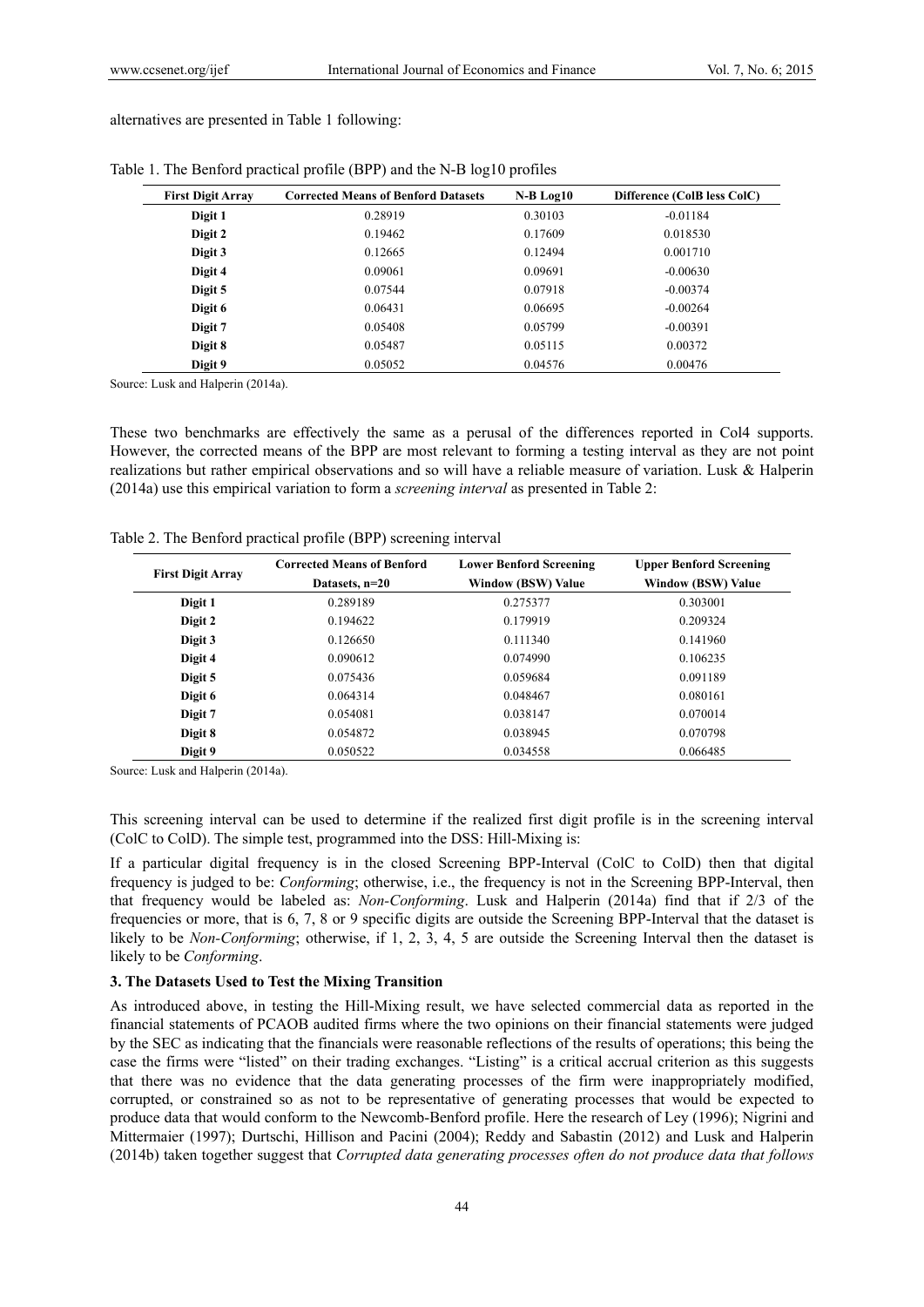*the "natural" Newcomb-Benford profile*. Another reason for selecting commercial data as reported in the firm's financial statements is that most of the variables should be highly correlated which is a feature of base-invariance. Therefore, base-invariance will be a second accrual condition, to wit: that there is strong factor association among the selected variables.

Specifically, we selected the two dimensions that are most often used in classifying organizations. The first has to do with the nature of the GAAP-USA Lens elected by the firm to record the results of operation over the accounting period. This impact-aspect of these elections is usually labeled: *Discretionary Accruals* or simply *Accruals*, made by management. These accruals are the way that management can create their conception of the organization as report in the financials using the variety of rules in the GAAP-Lens. For example, revenue recognition rules are surprisingly varied and management can opt to follow an "Aggressive" recognition recording perspective relative to recording/recognizing revenue in the short-term resulting in a relatively large revenue influx; alternatively management could adopt a relatively "Conservative" view of revenue recognition that would give a very different revenue profile for the organization. These discretionary GAAP-recording issues are usually argued in the MD&A section of the 10-K, (*See EDGAR; Section 7 & 7a of the filed 10-K*) and so have, usually, the approval of the certification auditors as well as the SEC. See the following early works where Discretionary Accruals are carefully discussed and illustrated: Dechow, Sloan, and Sweeney (1995); Frankel, Johnson, and Nelson (2002); Gul, Chen, and Tsui (2003); Hodgson and Praag (2006); Doyle, Ge, and McVay (2007); and Dechow, Hutton, Kim, and Sloan (2012).

The specific set of definitions used in the category triage are offered by the *CaptialCube Inc.* as follows (Note 1):

# *First Category: Conservative or Aggressive application of Generally Acceptable Accounting Principles (GAAP)*:

*Conservative* is defined as: "*Company's net income margin and percentage of accruals are both higher than peer median. Usually indicative of a company with "understated" income because of a conservative accounting policy*."

*Aggressive* is defined as: "*Company's net income margin is higher than peer median while the percentage of accruals is lower than peer median. Usually indicative of a company with an aggressive accounting policy*."

# *Second Category*: *High or Low Accounting Fundamentals.*

*Fundamentals* is defined as: The Fundamental Analysis score is calculated by comparing the company's performance relative to peer companies across multiple attributes like relative valuation, valuation drivers, operations diagnostic, etc. The Fundamental Analysis score is computed daily, and incorporates the latest company and peer data as of the previous day.

For the classification partition, we selected, on 26 Oct 2014, the *CapitalCube* reported data and cross-classified Fundamental with Aggressive and Conservative Accounting. Specifically, we then took the Highest and the Lowest Fundamentals score for each of the GAAP categories. This resulted in the following accruals: Low Fundamentals and Conservative Accounting (LFCA), n=43; High Fundamentals and Conservative Accounting, (HFCA) n=49; Low Fundamentals and Aggressive Accounting, (LFAA) n=53 and High Fundamentals and Aggressive Accounting,  $(HFAA)$  n=44. These four exclusive datasets will each be investigated for their *Mixing-Transition* profiles. For these four datasets, we selected at least one *Income Statement* variable and at least one *Balance Sheet* variable and then randomly added between two and five additional variables including also *Cash Flow from Operations*. This then generated the following four test sets that are presented in Table 3.

|                               | Current | Total  | Current     | Total       | Gross       | <b>COGS</b> | Cash Flow         |
|-------------------------------|---------|--------|-------------|-------------|-------------|-------------|-------------------|
|                               | Assets  | Assets | Liabilities | Liabilities | Profit/Loss |             | <i>Operations</i> |
| LFCA, $n=43$ ; EV:3.5(89%)    |         | 49.1   |             | 40.6        | 3.5         |             | 1.8               |
| HFCA, $n=49$ ; EV:5.7(95%)    | 3.5     | 7.8    | 1.6         | 3.9         | 2.6         |             | 1.2               |
| LFAA, $n=53$ ; EV:3.6(89%)    |         | 21.6   |             | 16.4        | 12          |             | 0.5               |
| HFAA, $n=44$ ; EV: $4.1(82%)$ | 0.7     | 1.6    |             | 0.8         | 0.6         | 0.07        |                   |
|                               |         |        |             |             |             |             |                   |

Table 3. The four accrual datasets and the measurement variables (in millions)

Source: Accrual Data.

We then computed the usual Harman (1976) eigenvalues (EV) that pertain to the un-rotated factor matrix based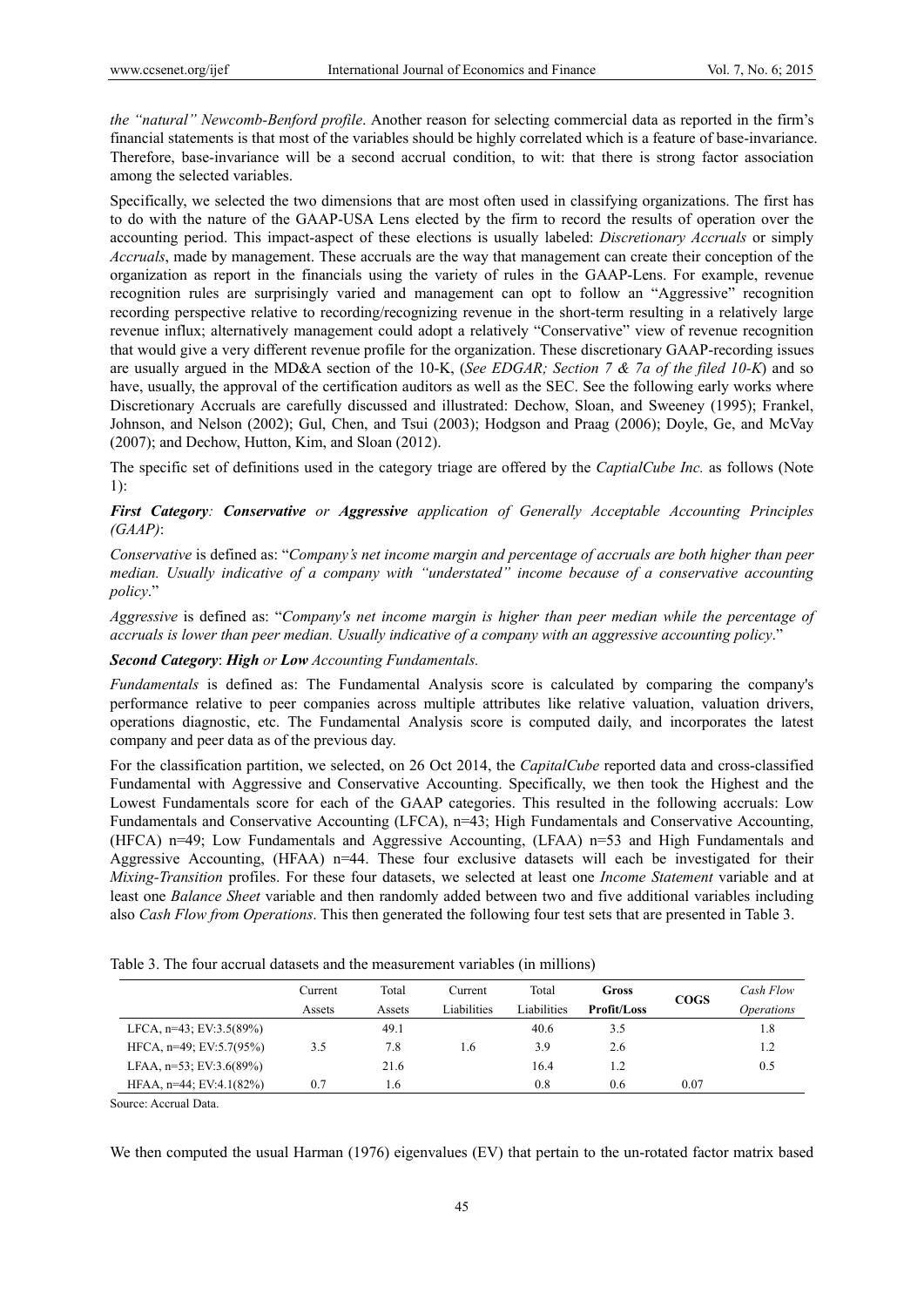upon Pearson Correlation Coefficients. This is the test for a Base-Invariance effect. The values that are reported in the cells are the Mean values of these variables. As one can observe these four accrual sets are certainly reasonable characterizations of "typical" firms in the trading milieu. For example, these groups are "not in a Stressed Equity Position" as Total Assets on average are greater than Total Liabilities. Finally, for these variables over the four groups, the first eigenvalues are reported and the percentage of variance therein accounted for is reported. The second eigenvalues for all four groups had as their Range: (0.20 to 0.53) clearly arguing for base-invariance. For example, for the Low Fundamentals & Conservative Accounting partition (LFCA) we randomly selected: Total Assets; Total Liabilities; Gross Profit/Loss; and Cash Flow from Operations. The lead eigenvalue was 3.5 and accounted for 89% of the total variance. Given these datasets consider now the testing our expectation of the Hill-Mixing process.

## **4. The Hill Mixing Process: Testing the Aggregation of Base Invariant Datasets**

Using the results of Nigrini and Mittermaier (1997) and Durtschi, Hillison, and Pacini (2004) that small datasets are likely to be *Non-Conforming* and, on the other side of the partition offered by Durtschi, Hillison and Pacini (2004) that, under the usual conditions, large dataset are likely to be *Conforming*, we first tested each of the individual variables of the four datasets for *Conformity*. Then we systematically but randomly aggregated the various individual datasets and then re-tested this aggregation for *Conformity*; we continued these aggregations until there was one final aggregated dataset that was tested for *Conformity*. Using the Bayes-conditional expectation, derived from the initial testing of the individual datasets, we then offer an inferential context for these aggregation results. Finally, given the inferential evidence that there was support for the Hill-Mixing effect, we conducted a robustness calibration of the final results. All of this information is reported following in Table 4.

| <b>Datasets</b>     | LFCA, $n=43$ | $HFCA$ , $n = 49$ | LFAA, $n = 53$ | $HFAA$ , $n = 44$ |
|---------------------|--------------|-------------------|----------------|-------------------|
| NonConform%         | $2/4:50\%$   | $6/6$ ; 100%      | $3/4$ ; $75%$  | $4/5$ ; 80%       |
| <b>First Digits</b> | $N = 171$    | $N = 287$         | $N = 211$      | $N = 215$         |
| 1                   | 0.309942     | 0.331010          | 0.312796       | 0.306977          |
| 2                   | 0.187135     | 0.184669          | 0.170616       | 0.162791          |
| 3                   | 0.128655     | 0.132404          | 0.137441       | 0.125581          |
| $\overline{4}$      | 0.122807     | 0.108014          | 0.099526       | 0.111628          |
| 5                   | 0.052632     | 0.045296          | 0.080569       | 0.079070          |
| 6                   | 0.058480     | 0.062718          | 0.075829       | 0.046512          |
| 7                   | 0.040936     | 0.055749          | 0.033175       | 0.055814          |
| 8                   | 0.046784     | 0.045296          | 0.028436       | 0.055814          |
| 9                   | 0.052632     | 0.034843          | 0.061611       | 0.055814          |
| Results             | C: [3]       | C: [3]            | C: [4]         | C: [4]            |

Table 4. The aggregation and staged results of the accrued datasets

Source: Summary of Accrual Data.

There are a variety of interesting results that may be gleaned from Table 4. We tested the conformity of the individual datasets for the four accrual groups. The *Non-Conformity* percentage of these tests, is noted as NonConform%. For example, for the Low Fundamentals and Conservative Accounting (LFCA) of the four datasets each of which had 43 observations at download (Total Assets, Total Liabilities, Net Profit/Loss & Cash Flow: Operations) two variable sets of the four or 50% tested to be *Non-Conforming* according to the BPP screening test and so is noted as: NonConform% 2/4: 50%. Along the last row is the same screening information for the First Digit Profile for the aggregation of all the data from the various variables in a particular data group. The number in () is the number of digits that were outside the BPP interval as presented in Table 2. For example, the LFCA group had a final aggregated sample size of  $N = 171$  values greater than zero and for that aggregated dataset the First Digit Profile as noted in Col2 had (3) digits that were outside the BPP screening interval. *See the Appendix for the details of this computation*. Therefore, the LFCA was noted as a *Conforming* Dataset as: C(3). The principal result is that all four datasets after complete aggregation tested to be *Conforming*. The inferential test of this result is the simple Bernoulli test of the directional disposition in the binary space: C or NC. To fix the benchmark which is, of course, the Bayes conditional estimate, we took the dataset mix as downloaded from which the aggregate was formed. In this case we use the weighted average NonConform% over the four groups to determine the *incidence* of *Conformity* at download. In this case, the weighted average Conform% was: 23.04% (1-76.96%); this produced a p-value for finding four aggregate datasets that were Conforming in nature for the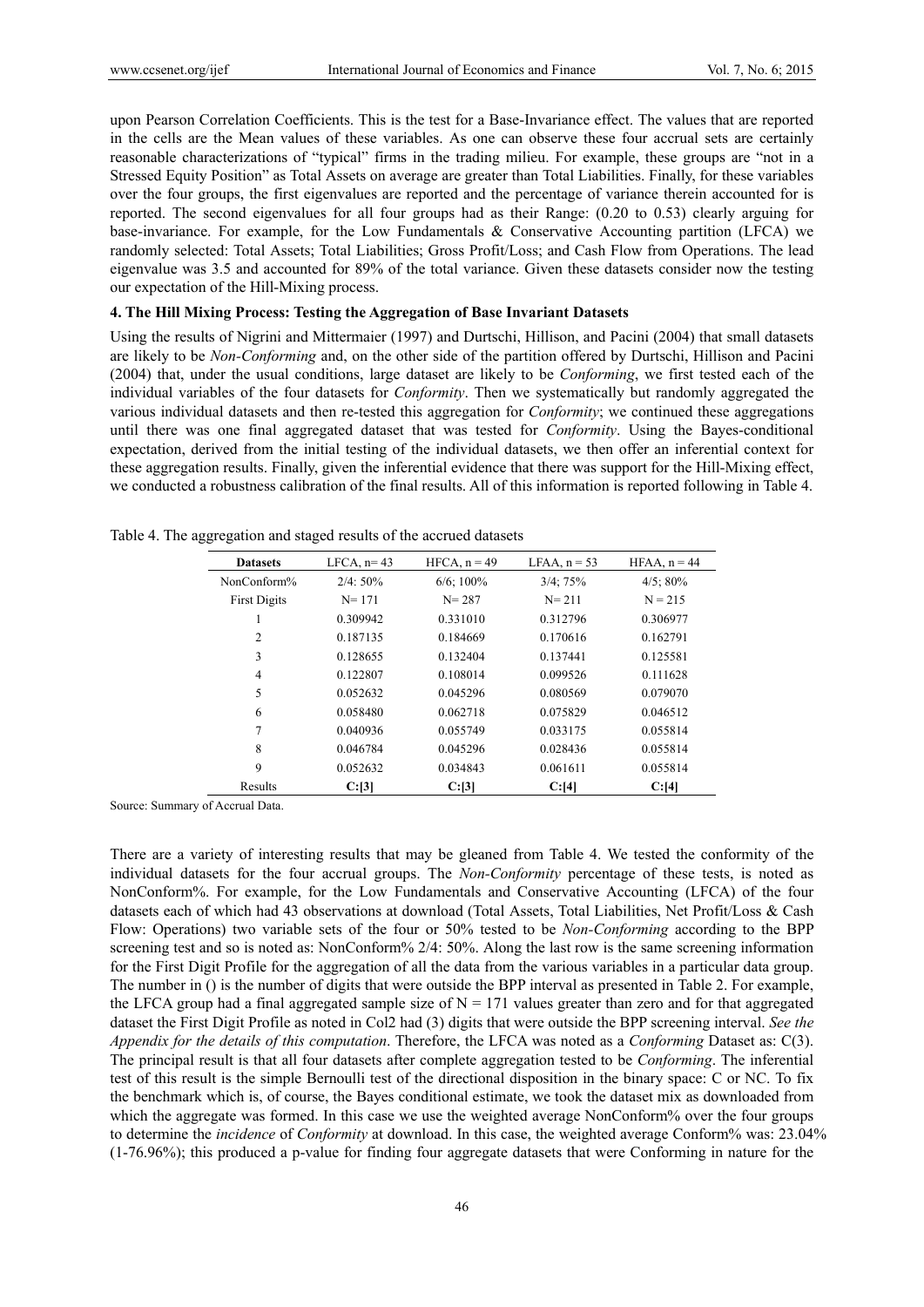usual Null of:  $p = 0.0028$  to four places. This is certainly convincing evidence that:

# *Mixing is associated with forming aggregate datasets that move from, in large part, Non-Conforming (in weighted average of 76.96%) to Conforming in nature.*

Another important result of this testing is the likely False Positive Investigation Error (FPIE) signal relative to electing extended procedures testing. Recall that the sample sizes at download were in the range (43 to 53) and had overall a *Non-Conformity* profile of 77%. However, as these datasets were downloaded from firms that were listed on trading exchanges their data was tested by the Audit LLPs and also scrutinized by the SEC. In this case, these datasets as reported are NOT likely to have warranted extended procedures testing. Therefore, if the auditor used the BPP to screen these datasets as downloaded, then the Auditor would make a FPIE, investigating when it is not likely to be warranted, about 77% of the time. This is of course due to the "small-sample size" tendency to *Non-Conformity*. Looking at the results of the aggregation for these datasets, there is no indication that extended procedures are in fact warranted–in fact, all of the four datasets tested to be *Conforming* and so the FPIE is likely to have been very low for the aggregation profile. *Implication*: *The sample size Range for these four aggregation-datasets was (171 to 287). And so as one moves away from low sample sizes of around 50 to sample sizes around 250, one can expect the Hill-Mixing result to correctly produce a Conformity result thus reducing the FPIE dramatically.*

To enrich this result, we examined the robustness of this important validation of Hill's Mixing proof as conditioned on base-invariance; we examined the *Conformity* of the four datasets in Table 3 using two other *Conformity* testing models and also for the Log10 benchmark where applicable. Consider now these results.

#### **5. Robustness Testing of the Principal BPP Result**

To effect this robustness testing, we used the following two models to make the decision if the observed First Digital profile  $(O_i)$  is inferentially different from the BPP  $(BPP_i)$  or in some cases the Log10  $(Log_i)$  profile:

*Model A*: The  $\chi^2$  model where the test is: if  $\{(O_i)$  and  $[BPP_i]\}$  or  $\{(O_i)$  and  $(Log_i)\}$  are different in FD-profile using the standard marginal expectation projections over all 18 digits. In this regard, Lusk & Halperin (2014b) argue that if the overall  $\chi^2$  computed is > 15.507 which is the 95% inferential cut-off, that the dataset is *Non-Conforming* in nature. Also in this regard, the  $\chi^2$  sample size anomaly does not come into play as the sample sizes were projected using the upper limit suggested by Lusk & Halperin (2104b) of 440.

*Model B*: This model uses the Nigrini (1996) z-test results and tests at what sample size does the 6th z-value move past 1.96. Lusk and Halperin (2014c) find that if this Critical Sample Size (CSS) is greater than their suggested triage point of 1,825, then the dataset is likely to be *Conforming*; and, if the CSS  $\leq 1,825$  then the dataset is likely to be *Non-Conforming*.

Using these two models the robustness results are presented in Table 5.

| Datasets               | Low Conservative (LC) | High Conservative (HC) | Low Aggressive (LA) | High Aggressive (HA) |
|------------------------|-----------------------|------------------------|---------------------|----------------------|
| Overall $\chi^2$ BPP   | 0.008798              | 0.018972               | 0.016098            | 0.012581             |
| Overall $\chi^2$ Log10 | 0.006542              | 0.017087               | 0.013684            | 0.013108             |
| z-Test BPP             | 20,600                | 1,850                  | 6,100               | 7,100                |
| z-Test Log10           | 23.100                | 6.100                  | 7.850               | 4.850                |

Table 5. Robustness testing of the Hill-Mixing result

Source: Accrual Data.

The Overall  $\chi^2$  values for the BPP or the Log10 profile relative to the  $(O_i)$  profile is remarkably low considering that the partitioning value is: 15.507. In this case, the  $\chi^2$  test results argue strongly for *Conformity* to the benchmarks. Further, the Critical Sample Size for the Nigrini z-test equations is, in all cases, greater than the triage point of 1,825 indicating that the datasets are likely to be *Conforming* in nature. These tests confirm the low FPIE result presented for the BPP testing. The last aspect that we wish to present is the implication of the validation of the Hill-Mixing result for the auditor.

#### **6. Implications for the Auditor of the Hill-Mixing Results**

The important implication of the empirical validation of the Hill-Mixing results is the need to condition the expectation of the auditor. Recall, the purpose of Digital Frequency testing is to identify candidates for possible discovery sample testing–it is, essentially, a screening protocol to ferret out, in an effective and efficient way,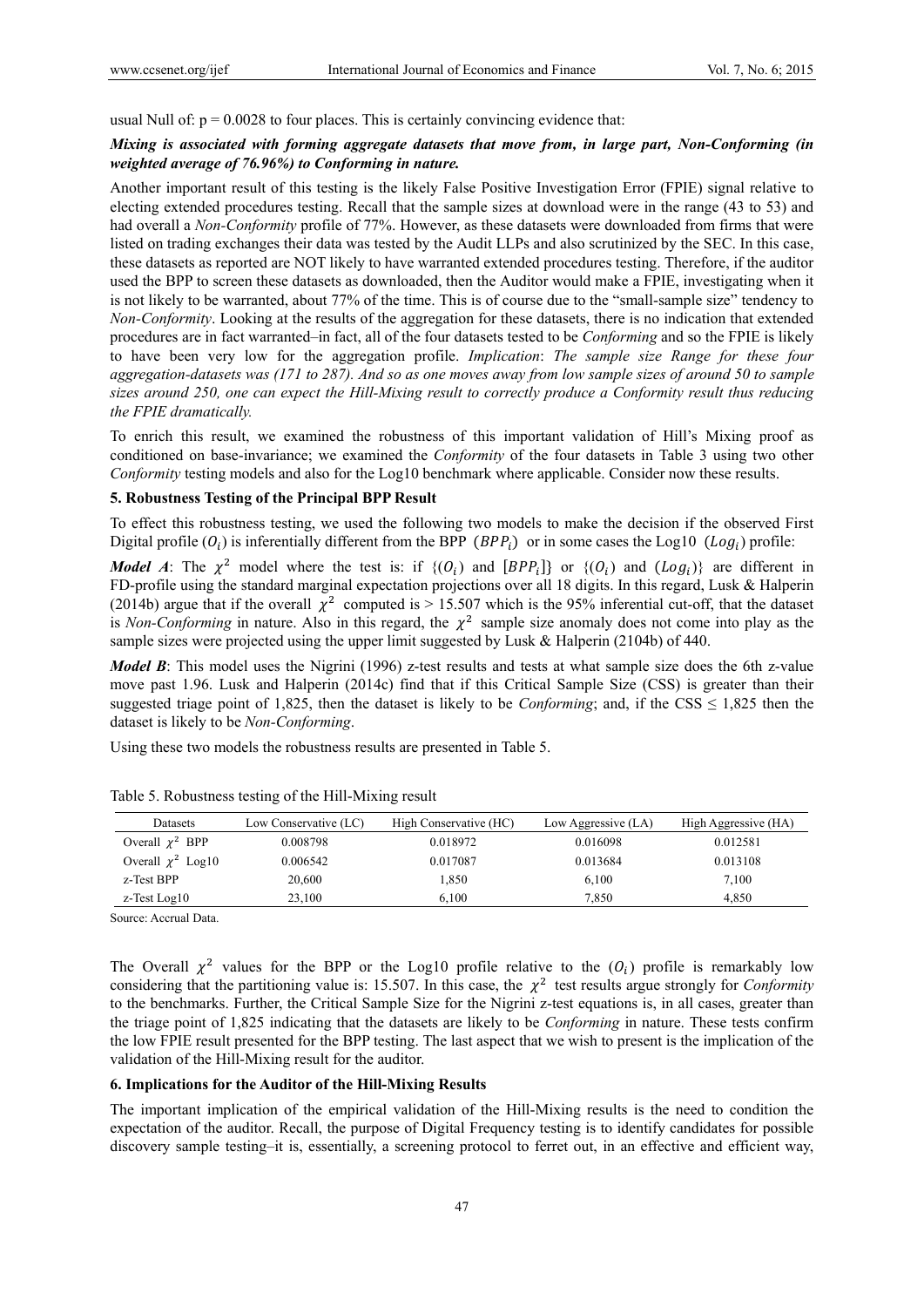those accounts that may warrant extended procedures testing in the audit. For example if *Non-Conformity* is detected this may be interpreted as indicating that extended procedures are warranted in the execution of the certification audit. However, the results reported above argue that first the auditor must consider the *size of the datasets*, the Digital Frequency Profile (DFP) of which, has been developed. Small datasets, on the order of 50 observations, do not seem to provide sufficient observations to "fill in the digital" Bins so that their DFP can move towards the N-B or the BPP profile. In this case, the auditor invites, to be sure, the FPIE of selecting an account based upon its *Non-Conformity* profile where such *Non-Conformity* is driven by the small sample size rather than by a corrupted data generating process. With the results reported above the auditor can avoid this small-sample FPIE-anomaly by aggregating base-invariant, that is correlated, datasets to derive a sample of on the order of 250 observations, and then test such aggregations for *Non-Conformity*. This, we argue, will better approximate the FPIE consistent with the risk level of the audit as determined at the Analytic Procedures stages of the audit.

## **7. Summary, Conclusion and Outlook**

#### *7.1 Summary*

The testing of the Hill-Mixing property has, for the datasets that we have collected, validated Hill's elegant proof (Note 2) of the Newcomb-Benford curiosity that leads to the first digit frequency profile popularized in the audit context by Nigrini (1996). We find that the observation of Nigrini and Mittermaier (1997) and Durtschi, Hillison, and Pacini (2004) that there is a small-dataset anomaly that by extension invites the FPIE in the audit context seems a valid concern. Finally, our results are conditioned on the fact that we, following Hill's results, used the base-invariance property to aggregate the small sample account dataset. Finally, we examined the robustness of these validation results by examining the DFP-nature of the finally aggregated datasets. In this regard, we used the DFT protocols that use the Overall  $\chi^2$  values for the BPP or the Log10 profile and the z-test calibration offered by Nigrini (1996).

# *7.2 Conclusion*

The important recommendation that one may glean from these results is that aggregation of small correlated datasets of audit account variables, on the order of 50 observations, to form a single aggregate of at least 250 observations or so will move in the direction of avoiding testing based upon *Non-Conformity* where such an indication seems to result from the small sample size and so invites the FPIE.

## *7.3 Outlook*

These results need to be replicated extensively to refine the FPIE small-sample size anomaly which is now initially set at 250 observations. In this regard, if auditors would contribute small un-corrupted datasets, on the order of 50 observations, drawn from the audit context, we would post these datasets on our *Commons* web-link for other researchers in this exciting Digital Frequency Profiling milieu. Additionally, one would extend this testing to non-base invariant aggregations. Finally, testing of the False Negative Investigation Error (FNIE), failing to investigate when it is likely needed, could enhance the DFP information for the audit context. Collecting such FNIE information will be very challenging as it assumes that there are corrupted data generating processes and that such data is available. In fact, in the usual audit context, such data is used to effect corrective actions and so the generating process is corrected and often the data from the corrupted process is lost. Possibly the only way to generate such data is to take *Non-Conforming* DFP reported in the literature and using these profiles run simulations of various sizes to examine the FNIE effect (Note 3).

#### **Acknowledgments**

We wish to thank Dr. H. Wright, *Boston University*: Department of Mathematics and Statistics, the participants at the Research Workshop at the *State University of New York: Plattsburgh* & Mr. Keyan Halperin for their most helpful suggestions. Finally, we wish to thank Mr. Nicolae Lungu and Mr. Tom Stretton, CPA: *McSoley and McCoy LLP*, (http://www.cpavt.com/) for their council and support in the development of this project.

#### **References**

Adhikari, A. K., & Sarkar, B. P. (1968). Distribution of most significant digit in certain functions whose arguments are random variables. *Sankhya-The Indian Journal of Statistics Series B, 30*, 47-58.

- Benford, F. (1938). The law of anomalous numbers. *Proceedings of the American Philosophical Society, 78*, 551-572.
- Dechow, P., Sloan, R., & Sweeney, A. (1995). Detecting earnings management. *The Accounting Review, 70*, 193-225.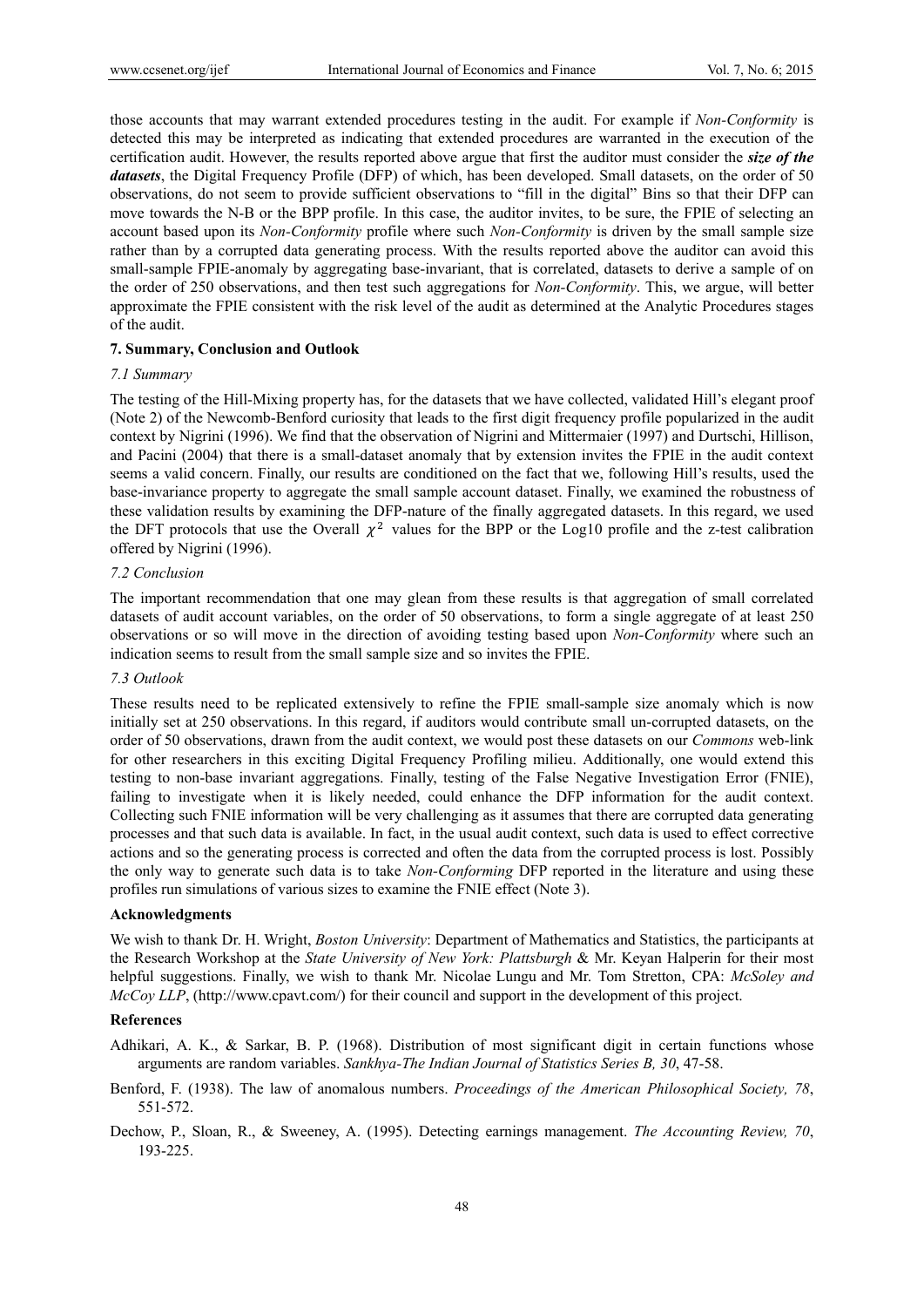- Dechow, P., Hutton, A., Kim, J., & Sloan, R. (2012). Detecting earnings management: A new approach. *The Journal of Accounting Research, 70*, 275-334. http://dx.doi.org/10.1111/j.1475-679x.2012.00449.x
- Doyle, J. T., Ge, W., & McVay, S. (2007). Accruals quality and internal control over financial reporting. *The Accounting Review, 82*, 1141-1170. http://dx.doi.org/10.2308/accr.2007.82.5.1141
- Durtschi, C., Hillison, W., & Pacini, C. (2004). The effective use of Benford's Law to assist in detecting fraud in accounting data. *Journal of Forensic Accounting, 5*, 17-34.
- Duncan, R. (1969). Note on the initial digit. *Fibonacci Quarterly, 7*, 474-475.
- Fewster, R. M. (2009). A simple explanation of Benford's Law. *American Statistician, 63*, 26-32. http://dx.doi.org/10.1198/tast.2009.0005
- Frankel, R. M., Johnson, M. F., & Nelson, K. K. (2002). The relation between auditors' fees for nonaudit services and earnings management. *The Accounting Review, 77*, 71-105. http://dx.doi.org/10.2308/accr.2002.77.s-1.71
- Gul, F. A., Chen, C. J., & Tsui, J. (2003). Discretionary accounting accruals, manages' incentives and audit fees. *Contemporary Accounting Research*, *20*, 441-465. http://dx.doi.org/10.1506/686e-nf2j-73x6-g540
- Harman, H. (1976). *Modern Factor Analysis*. Chicago, IL. USA: University of Chicago Press.
- Hill, T. (1995a). The significant-digit phenomenon. *American Mathematical Monthly, 102*, 322-327. http://dx.doi.org/10.2307/2974952
- Hill, T. (1995b). Base-invariance implies Benford's law. *Proceedings of the American Mathematical Society, 123*, 887-895. http://dx.doi.org/10.1090/S0002-9939-1995-1233974-8
- Hill, T. (1996). A statistical derivation of the significant-digit law. *Statistical Science, 10*, 354-363.
- Hill, T. (1998). The first digit phenomenon: A century-old observation about an unexpected pattern in many numerical tables applies to the stock market, census statistics and accounting data. *American Scientist, 86*, 358-363. http://dx.doi.org/10.1511/1998.4.358T. P.
- Hodgson, A., & Praag, B. V. (2006). Information trading by corporate insiders based on accounting accruals: Forecasting economic performance. *Accounting and Finance, 46*, 819-842. http://dx.doi.org/10.1111/j.1467-629x.2006.00206.x
- Ley, E. (1996). On the peculiar distribution of the U.S. stock indexes' digits. *American Statistician, 50*, 311-313. http://dx.doi.org/10.1080/00031305.1996.10473558#.Uq9HSdJDvTk
- Lusk, E., & Halperin, M. (2014a). Using the Benford datasets and the Reddy & Sebastin results to form an audit alert screening heuristic: A Note. *IUP Journal of Accounting Research and Audit Practices, 8*, 56-69.
- Lusk, E., & Halperin, M. (2014b). Detecting Newcomb-Benford digital frequency anomalies in the audit context: Suggested  $\chi^2$  Test Possibilities. *Journal of Accounting and Finance Research*, 3, 191-205. http://dx.doi.org/10.5430/afr.v3n2p191
- Lusk, E., & Halperin, M. (2014c). Test of proportions screening for the Newcomb-Benford screen in the audit context: A likelihood triaging protocol. *Journal of Accounting and Finance Research, 4*, 166-180. http://dx.doi.org/10.5430/afr.v3n4p166
- Newcomb, S. (1881). Note on the frequency of use of the different digits in natural numbers. *American Journal of Mathematics, 4*, 39-40. http://dx.doi.org/10.2307/2369148
- Nigrini, M. (1996). A taxpayer compliance application of Benford's law. *Journal of American Taxation Association, 18*, 72-91.
- Nigrini, M., & Mittermaier, L. (1997). The Use of Benford's Law as an aid in analytical procedures. *Auditing: A Journal of Practice & Theory, 16*, 52-67.
- Pinkham, R. (1961). On the distribution of first significant digits. *Annals of Mathematical Statistics, 32*, 1223-1230. http://dx.doi.org/10.1214/aoms/1177704862
- Raimi, R. (1969). The peculiar distribution of first digits. *Scientific American, 221*, 109-120. http://dx.doi.org/10.1038/scientificamerican1269-109
- Reddy, Y. V., & Sebastin, A. (2012). Entropic analysis in financial forensics. *The IUP Journal of Accounting Research and Audit Practices, 11*, 42-57.
- Ross, K. (2011). Benford's Law: A growth industry. *American Mathematical Monthly, 118*, 571-583.